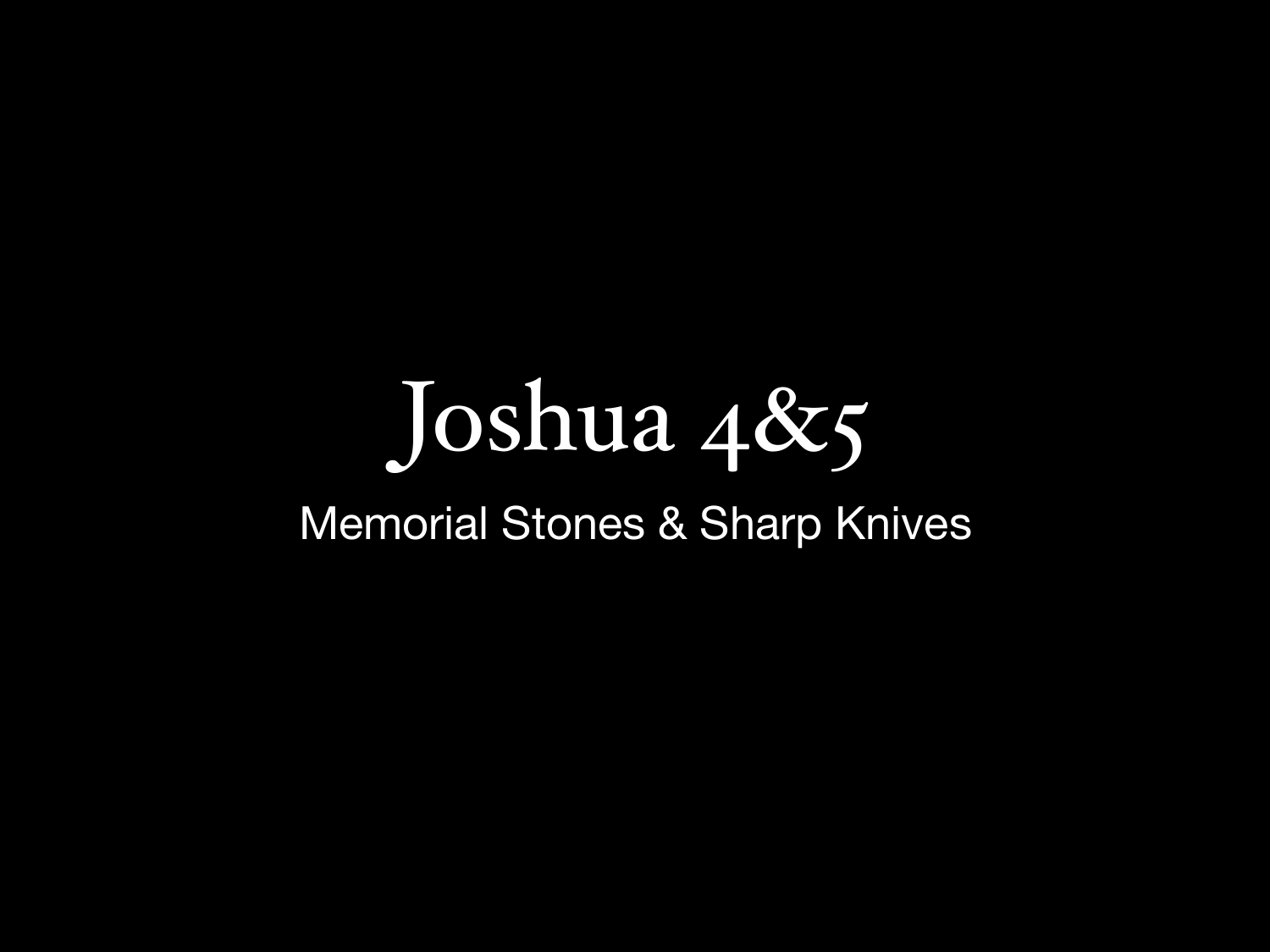1And it came to pass, when all the people had completely crossed over the Jordan, that the L<sub>ORD</sub> spoke to Joshua, saying: <sup>2</sup> "Take for yourselves twelve men from the people, one man from every tribe, sand command them, saying, 'Take for yourselves twelve stones from here, out of the midst of the Jordan, from the place where the priests' feet stood firm. You shall carry them over with you and leave them in the lodging place where you lodge tonight.'"

4Then Joshua called the twelve men whom he had appointed from the children of Israel, one man from every tribe; sand Joshua said to them: "Cross over before the ark of the LORD your God into the midst of the Jordan, and each one of you take up a stone on his shoulder, according to the number of the tribes of the children of Israel, that this may be a sign among you when your children ask in time to come, saying, 'What do these stones *mean* to you?', Then you shall answer them that the waters of the Jordan were cut off before the ark of the covenant of the L<sub>ORD</sub>; when it crossed over the Jordan, the waters of the Jordan were cut off. And these stones shall be for a memorial to the children of Israel forever."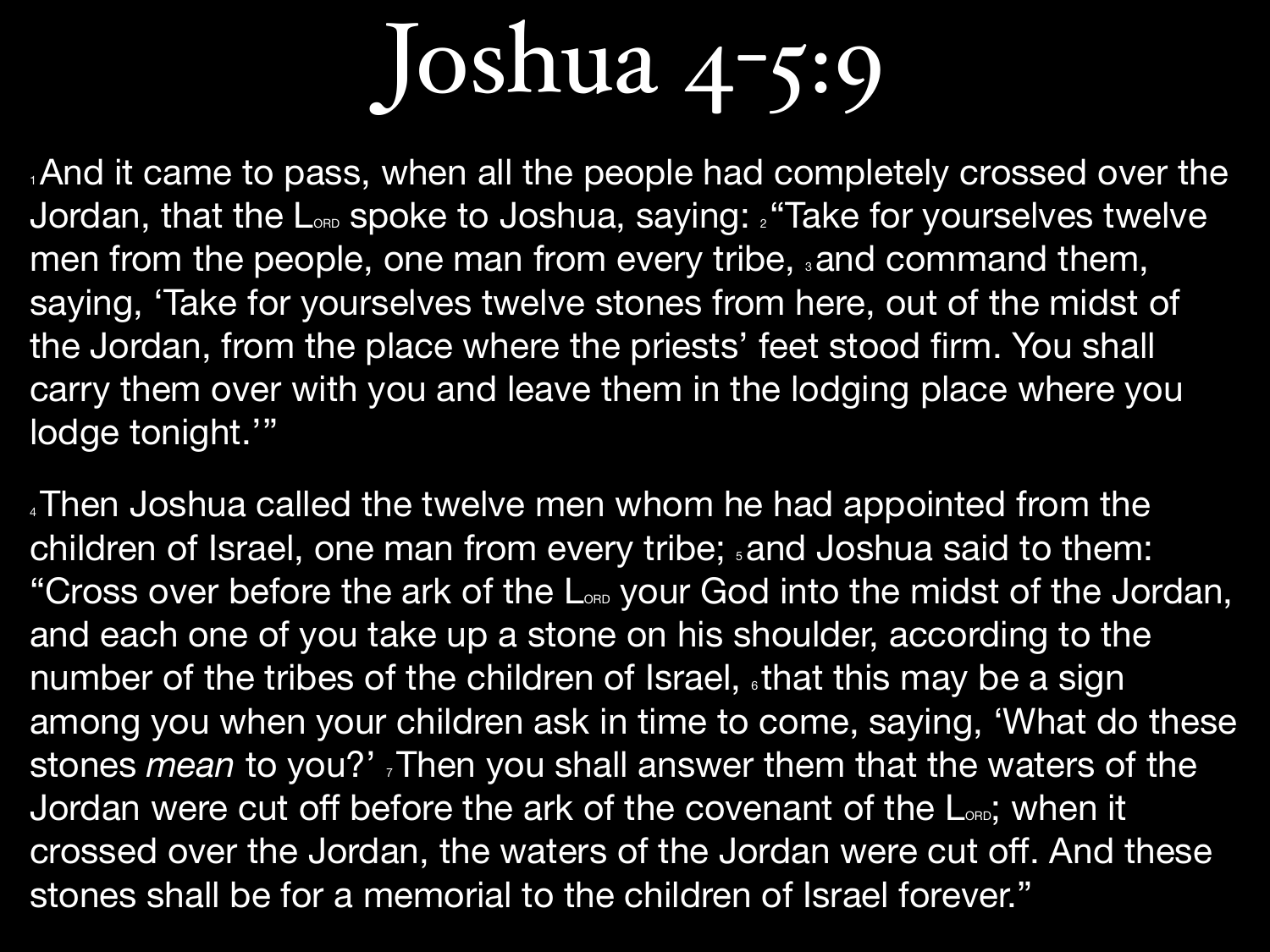. And the children of Israel did so, just as Joshua commanded, and took up twelve stones from the midst of the Jordan, as the L<sub>ORD</sub> had spoken to Joshua, according to the number of the tribes of the children of Israel, and carried them over with them to the place where they lodged, and laid them down there. Then Joshua set up twelve stones in the midst of the Jordan, in the place where the feet of the priests who bore the ark of the covenant stood; and they are there to this day.

<sup>10</sup>So the priests who bore the ark stood in the midst of the Jordan until everything was finished that the L<sub>ORD</sub> had commanded Joshua to speak to the people, according to all that Moses had commanded Joshua; and the people hurried and crossed over.  $\frac{1}{11}$ Then it came to pass, when all the people had completely crossed over, that the ark of the L<sub>ORD</sub> and the priests crossed over in the presence of the people. 12And the men of Reuben, the men of Gad, and half the tribe of Manasseh crossed over armed before the children of Israel, as Moses had spoken to them. 13About forty thousand prepared for war crossed over before the L<sub>ORD</sub> for battle, to the plains of Jericho. 14On that day the L<sub>ORD</sub> exalted Joshua in the sight of all Israel; and they feared him, as they had feared Moses, all the days of his life.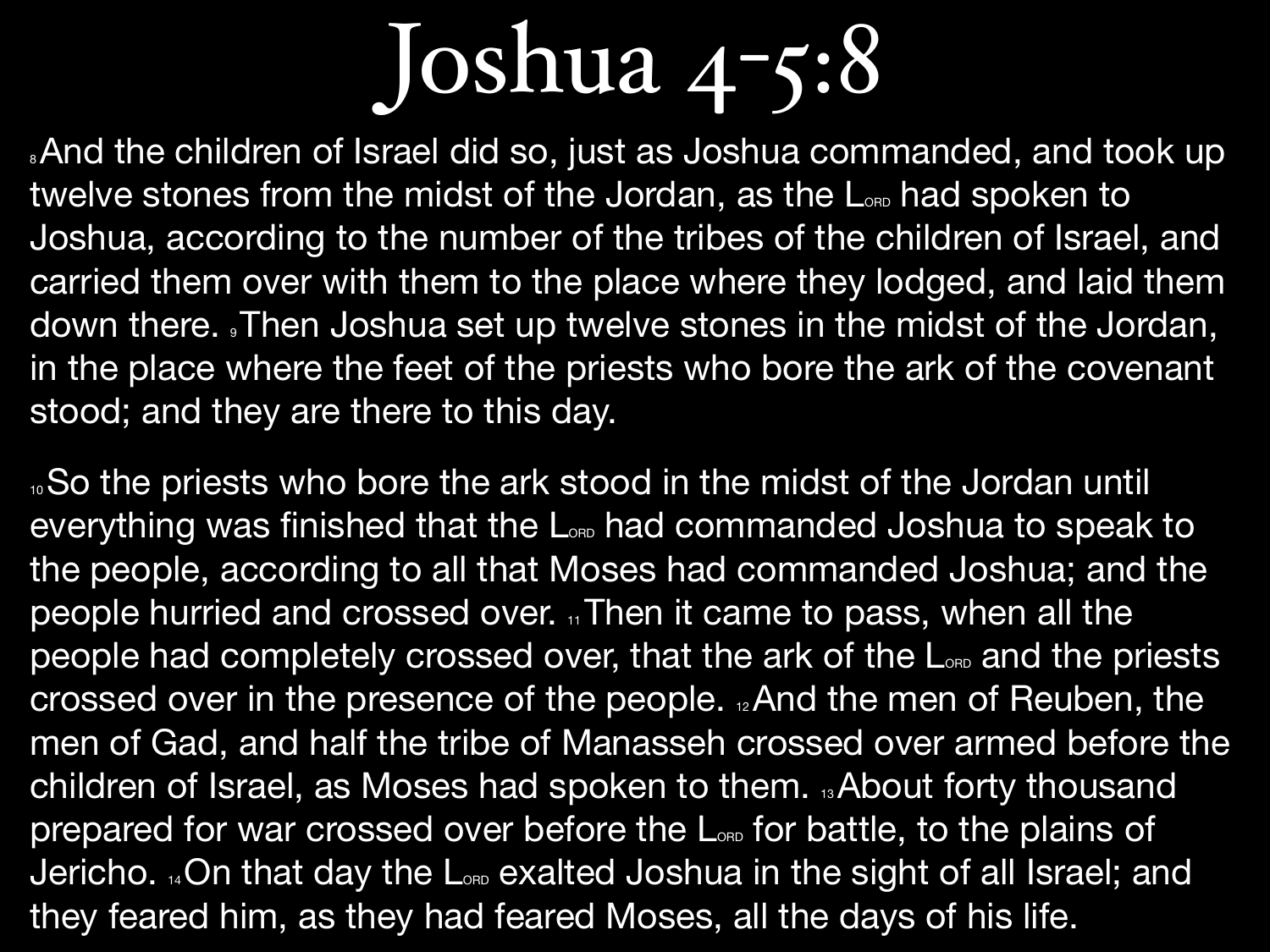15 Then the L<sub>ORD</sub> spoke to Joshua, saying, 16 "Command the priests who bear the ark of the Testimony to come up from the Jordan." <sub>17</sub> Joshua therefore commanded the priests, saying, "Come up from the Jordan." 18And it came to pass, when the priests who bore the ark of the covenant of the L<sub>ORD</sub> had come from the midst of the Jordan, *and* the soles of the priests' feet touched the dry land, that the waters of the Jordan returned to their place and overflowed all its banks as before.

19 Now the people came up from the Jordan on the tenth *day* of the first month, and they camped in Gilgal on the east border of Jericho. 20 And those twelve stones which they took out of the Jordan, Joshua set up in Gilgal. 21 Then he spoke to the children of Israel, saying: "When your children ask their fathers in time to come, saying, 'What *are* these stones?' 22 then you shall let your children know, saying, 'Israel crossed over this Jordan on dry land'; 23 for the LORD your God dried up the waters of the Jordan before you until you had crossed over, as the L<sub>ORD</sub> your God did to the Red Sea, which He dried up before us until we had crossed over, 24 that all the peoples of the earth may know the hand of the L<sub>ORD</sub>, that it *is* mighty, that you may fear the L<sub>ORD</sub> your God forever."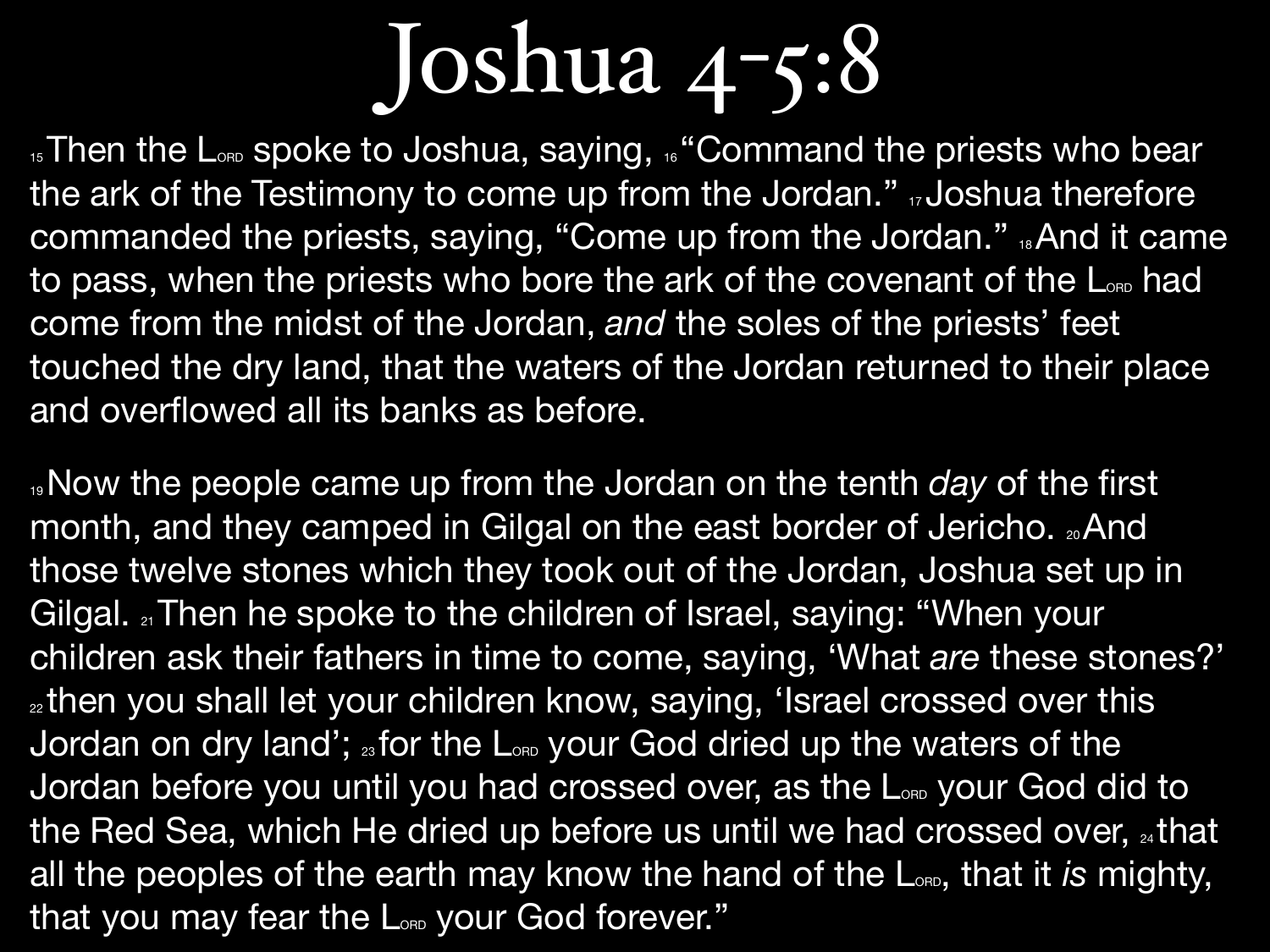1So it was, when all the kings of the Amorites who *were* on the west side of the Jordan, and all the kings of the Canaanites who were by the sea, heard that the L<sub>ore</sub> had dried up the waters of the Jordan from before the children of Israel until we had crossed over, that their heart melted; and there was no spirit in them any longer because of the children of Israel.

At that time the L<sub>®</sub> said to Joshua, "Make flint knives for yourself, and circumcise the sons of Israel again the second time." So Joshua made flint knives for himself, and circumcised the sons of Israel at the hill of the foreskins. And this *is* the reason why Joshua circumcised them: All the people who came out of Egypt *who were* males, all the men of war, had died in the wilderness on the way, after they had come out of Egypt. For all the people who came out had been circumcised, but all the people born in the wilderness, on the way as they came out of Egypt, had not been circumcised. For the children of Israel walked forty years in the wilderness, till all the people *who were* men of war, who came out of Egypt, were consumed, because they did not obey the voice of the  $L_{\infty}$ —to whom the  $L_{\infty}$ swore that He would not show them the land which the L<sub>ore</sub> had sworn to their fathers that He would give us, "a land flowing with milk and honey.". Then Joshua circumcised their sons *whom* He raised up in their place; for they were uncircumcised, because they had not been circumcised on the way.

.So it was, when they had finished circumcising all the people, that they stayed in their places in the camp till they were healed. Then the L<sub>ore</sub> said to Joshua, "This day I have rolled away the reproach of Egypt from you." Therefore the name of the place is called Gilgal to this day.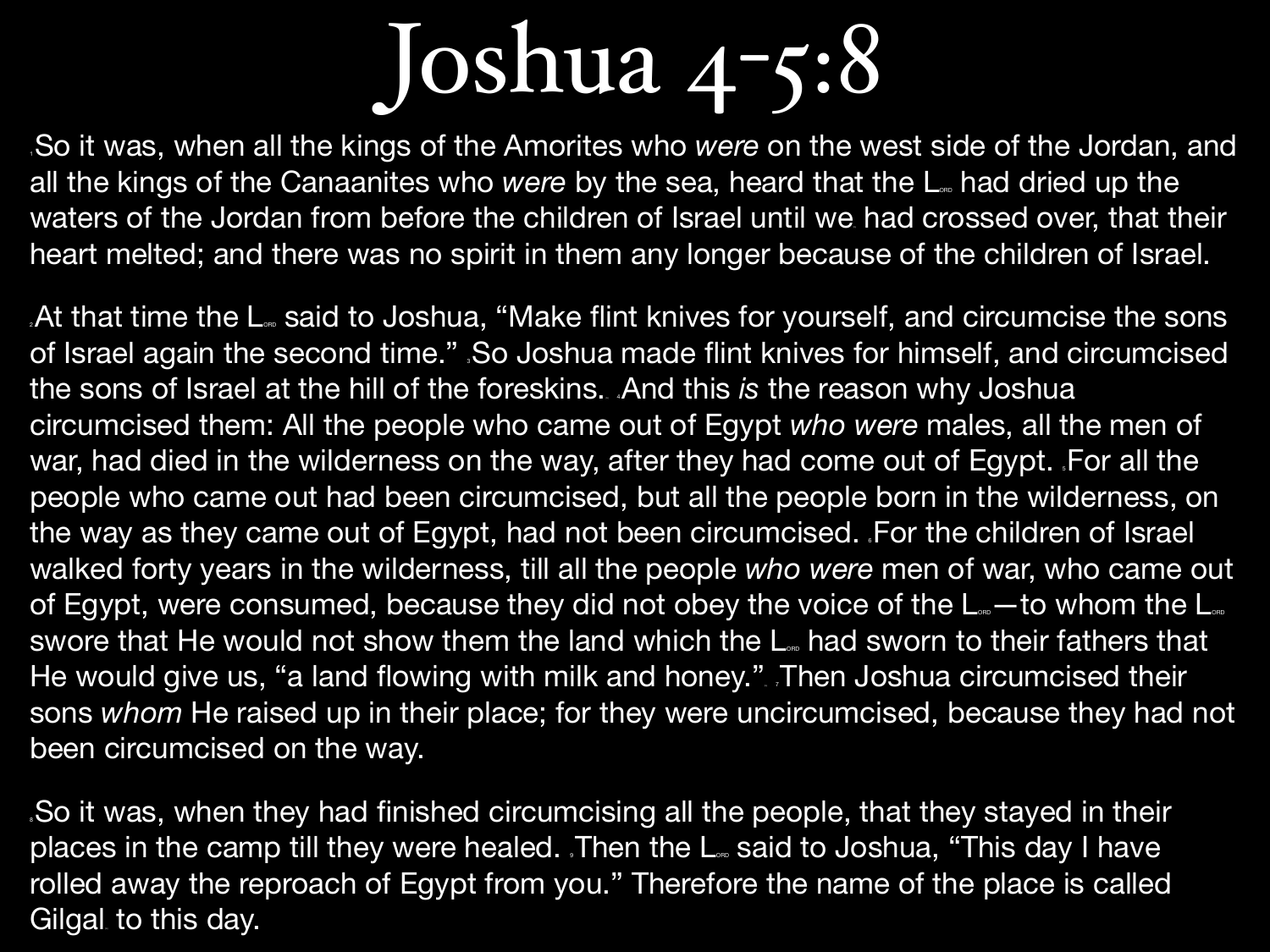### Memorial Stones



1. Joshua piled 12 stones up in the riverbed.

2. 12 Men, one from each tribe carried stones from the Jordan to the camp at Gilgal.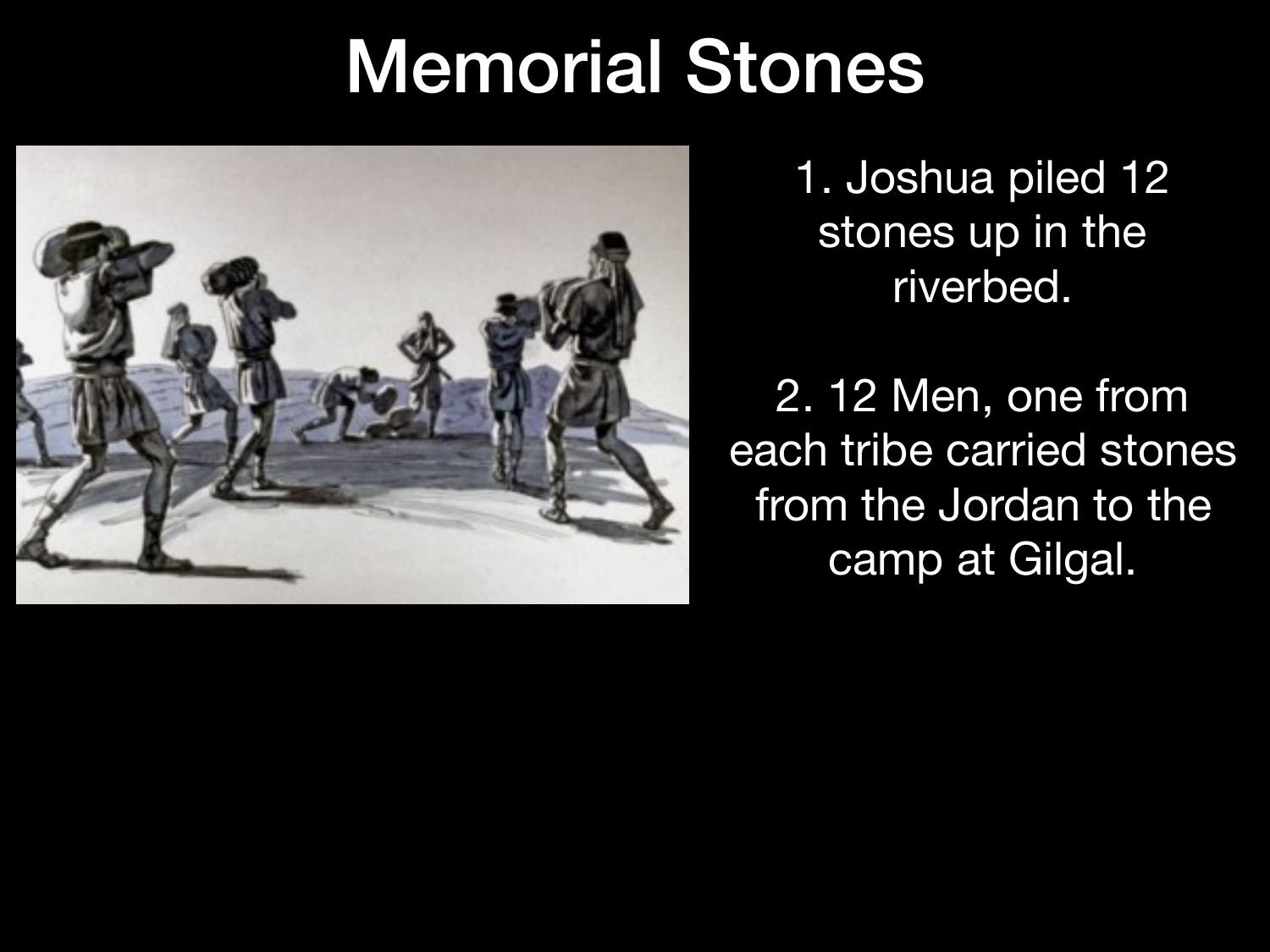#### 2 reasons for the stone memorial

[Jos 4:6, 20-24 NKJV] 6 "that this may be a sign among you when your children ask in time to come, saying, 'What do these stones [mean] to you?' ... 20 And those twelve stones which they took out of the Jordan, Joshua set up in Gilgal. 21 Then he spoke to the children of Israel, saying: "When your children ask their fathers in time to come, saying, 'What [are] these stones?' 22 "then you shall let your children know, saying, 'Israel crossed over this Jordan on dry land';



23 "for the LORD your God dried up the waters of the Jordan before you until you had crossed over, as the LORD your God did to the Red Sea, which He dried up before us until we had crossed over, 24 "that all the peoples of the earth may know the hand of the LORD, that it [is] mighty, that you may fear the LORD your God forever."

1. For a witness to others in the family 2. For a witness to the world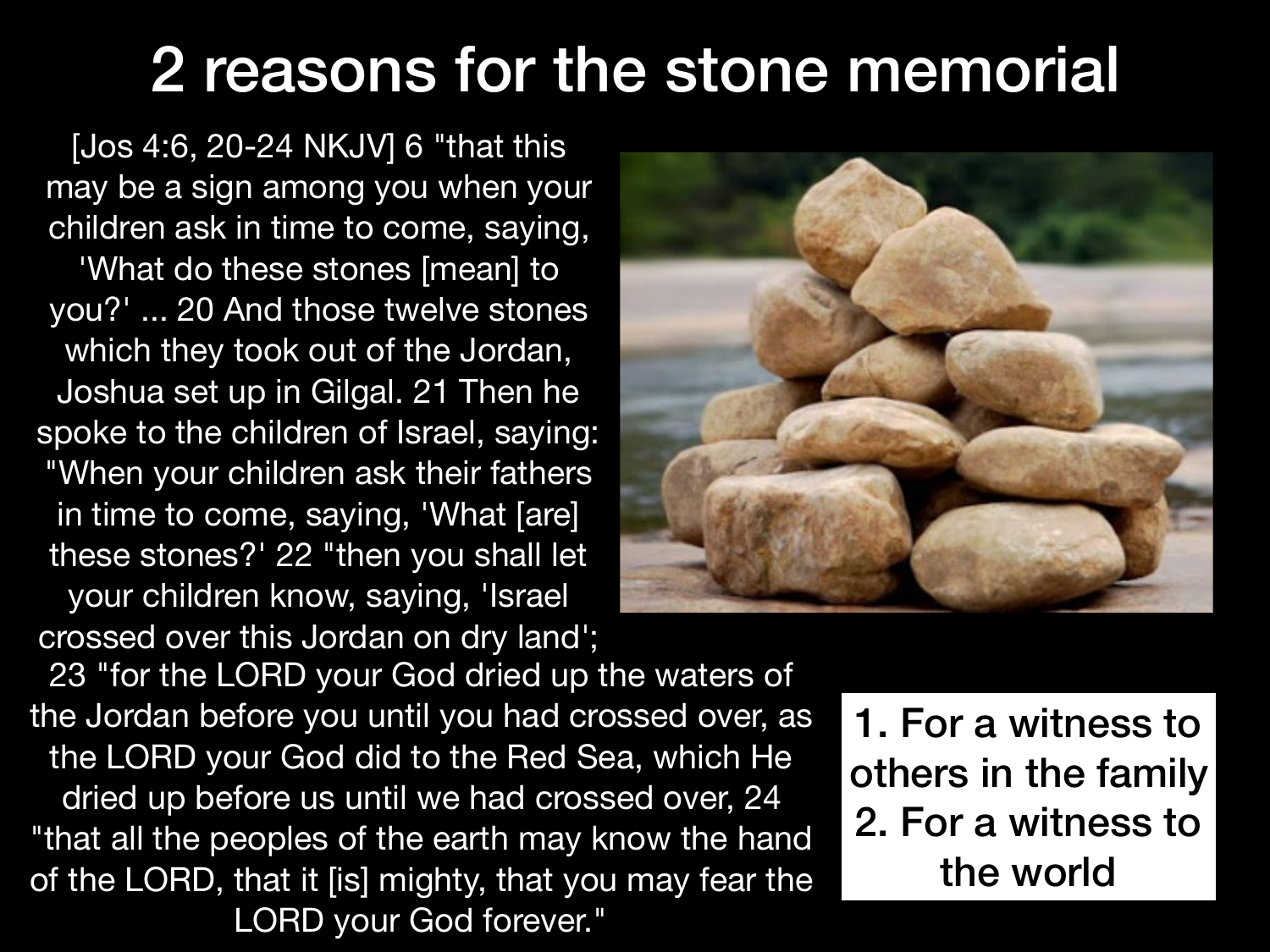Jos 5:1 NKJV So it was, when all the kings of the Amorites who were on the west side of the Jordan, and all the kings of the Canaanites who were by the sea, heard that the LORD had dried up the waters of the Jordan from before the children of Israel until we had crossed over, that their heart melted; and there was no spirit in them any longer because of the children of Israel.

#### The Nations in the land knew God was near



### **Genesis 15:16...**

"But in the fourth generation they shall return here, for the iniquity of the Amorites is not yet complete."

"...for the sins of the Amorites do not yet warrant their destruction." "...has not yet reached it's full measure."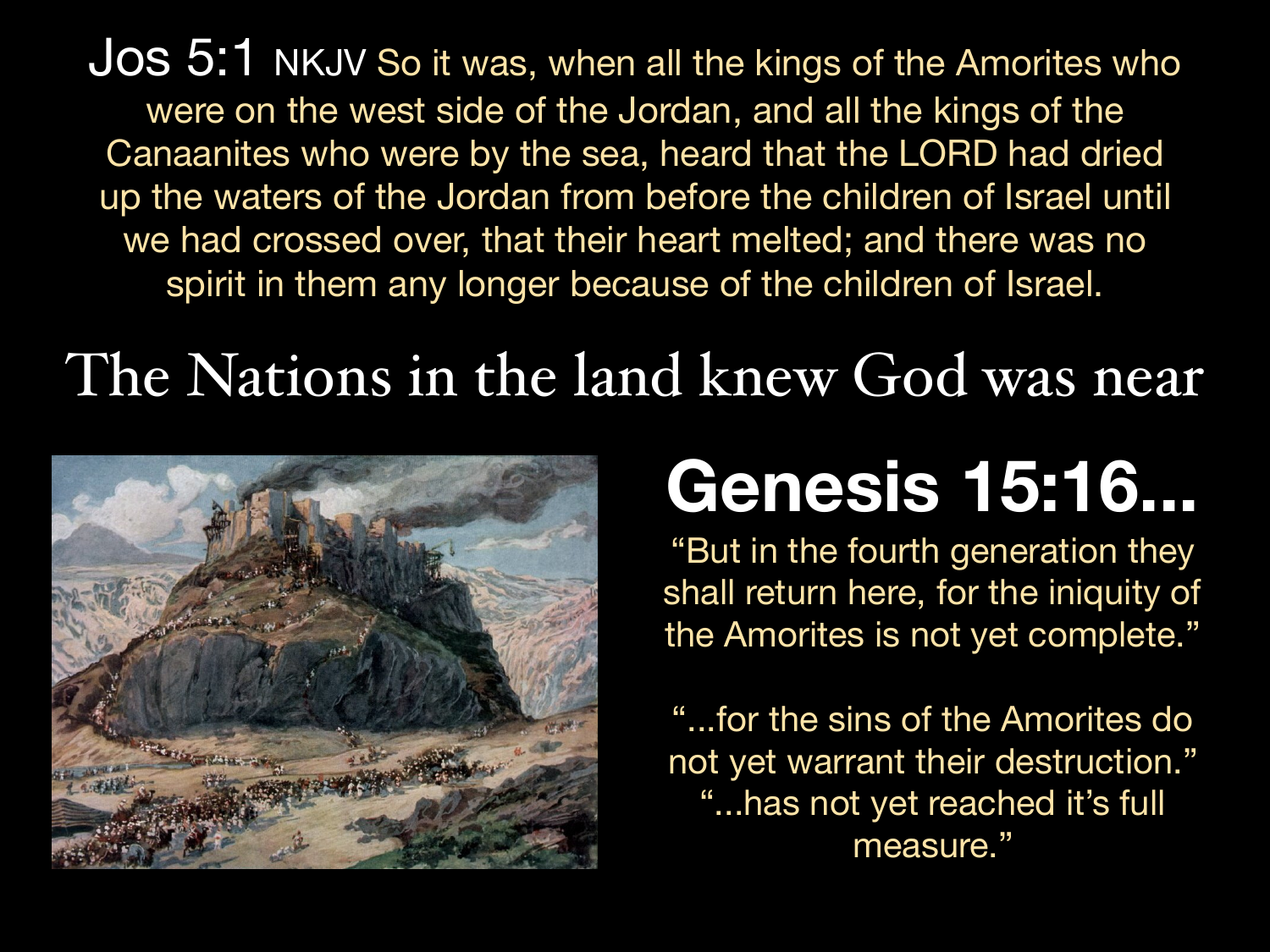# Sharp Knives Josh 5:2-7



**V.3 — at "Gibeath-haaraloth" English: "***the hill of foreskins***"**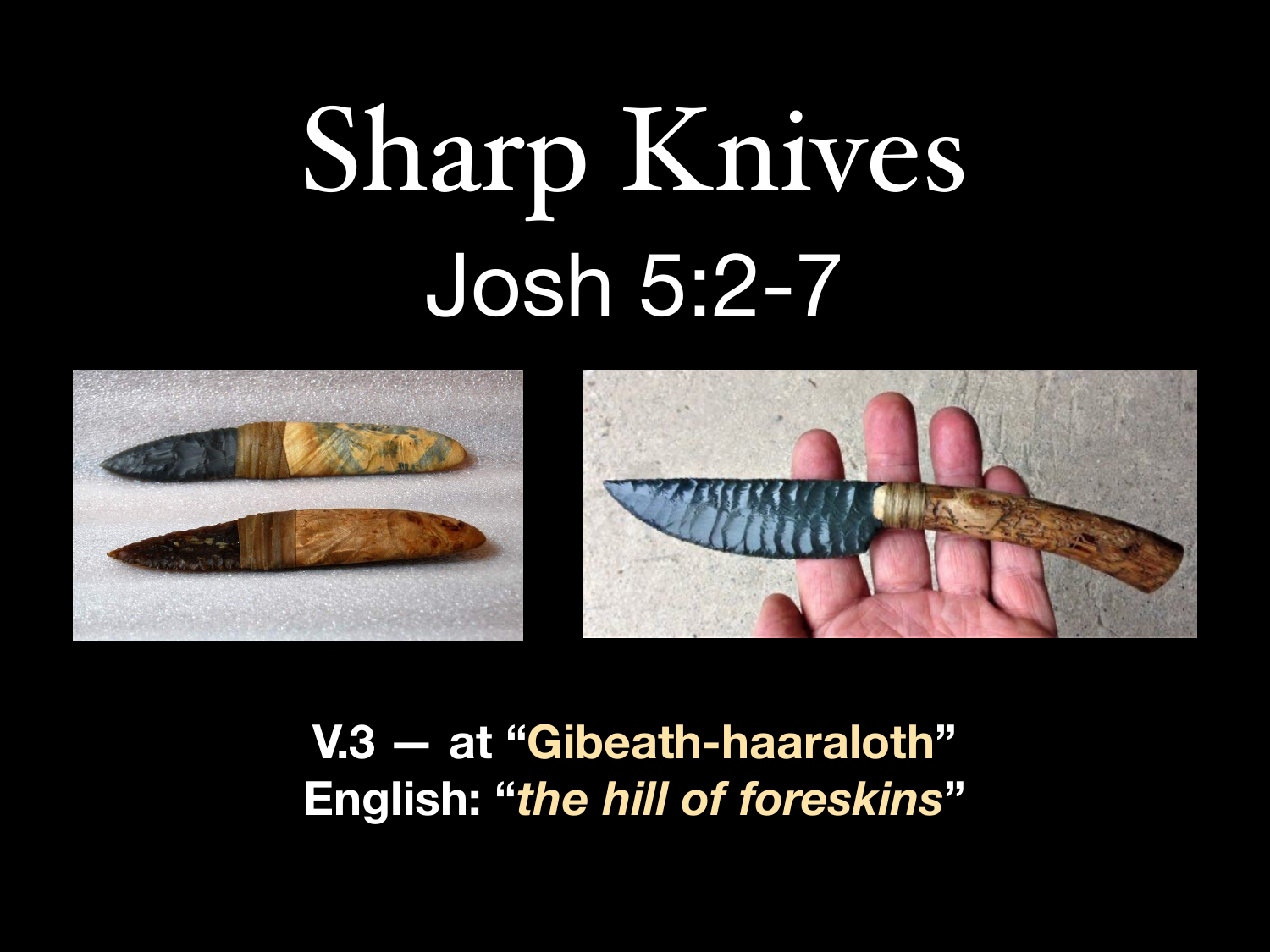Circumcision O.T. Cutting away of the flesh Cutting away of the flesh Physical Picture / Symbolic Reality / Spiritual

Circumcision N.T.

[Deu 10:16 NKJV] "**Therefore circumcise the foreskin of your heart**, and be stiff-necked no longer.

[Deu 30:6 NKJV] "And the LORD your God **will circumcise your heart and the heart** of your descendants, **to love the LORD your God with all your heart and with all your soul**, that you may live.

[Gen 17:11 NKJV] "and you shall be circumcised in the flesh of your foreskins, and **it shall be a sign of the covenant** between Me and you.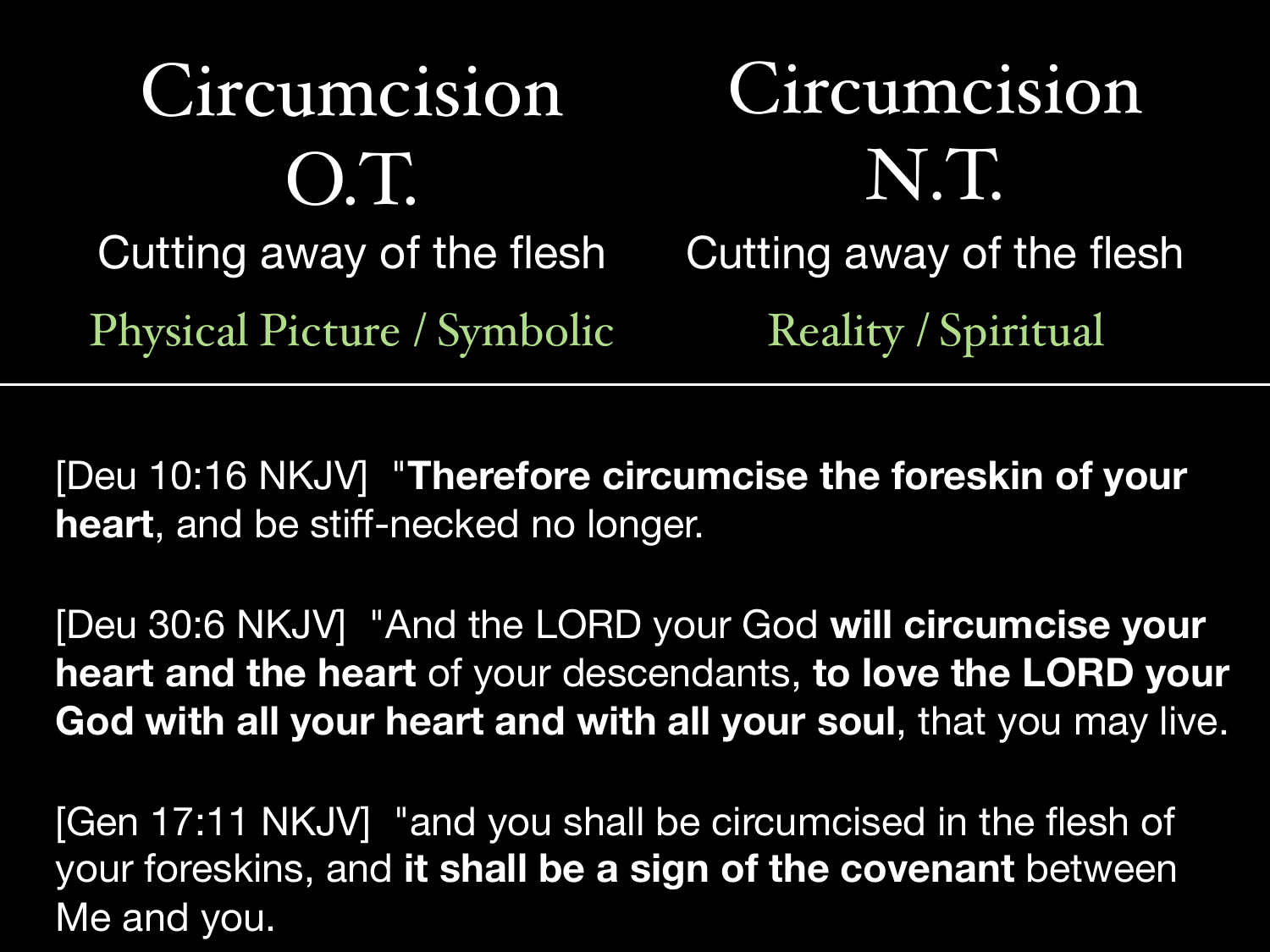Circumcision O.T. Cutting away of the flesh Cutting away of the flesh Circumcision N.T. Physical Picture / Symbolic Reality / Spiritual

- [Rom 2:28-29 NKJV] 28 For he is not a Jew who is one outwardly, nor is circumcision that which is outward in the flesh; 29 but he is a Jew who is one inwardly; and circumcision is that of the heart, in the Spirit, not in the letter; whose praise is not from men but from God.
- [Phl 3:3 NKJV] 3 For we are the circumcision, who worship God in the Spirit, rejoice in Christ Jesus, and have no confidence in the flesh,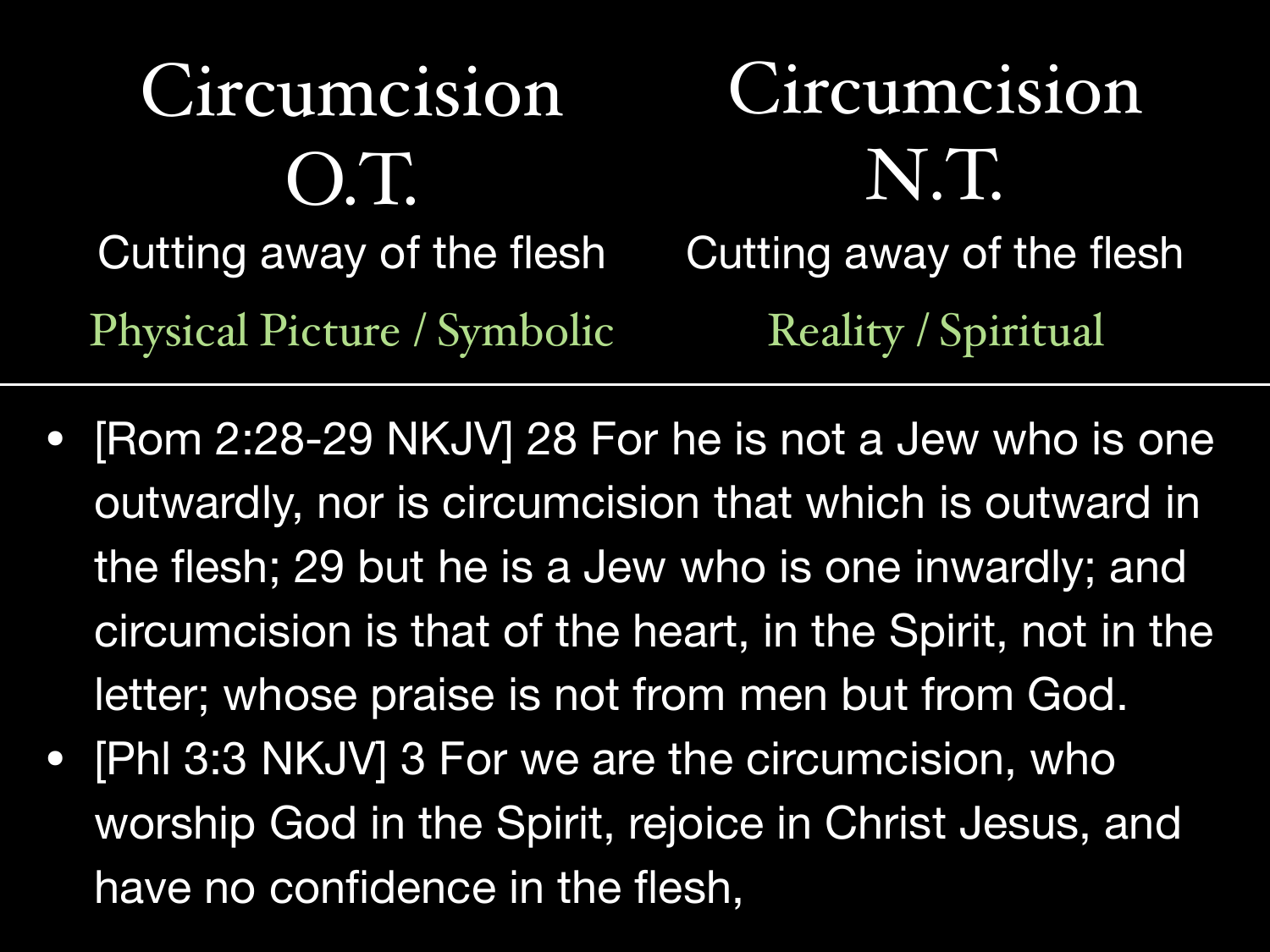### Circumcision is all about the HEART

**[Jhn 3:6-7 NKJV] 6 "That which is born of the flesh is flesh, and that which is born of the Spirit is spirit. 7 "Do not marvel that I said to you, 'You must be born again.'**

**[Gal 5:16 NKJV] 16 I say then: Walk in the Spirit, and you shall not fulfill the lust of the flesh.**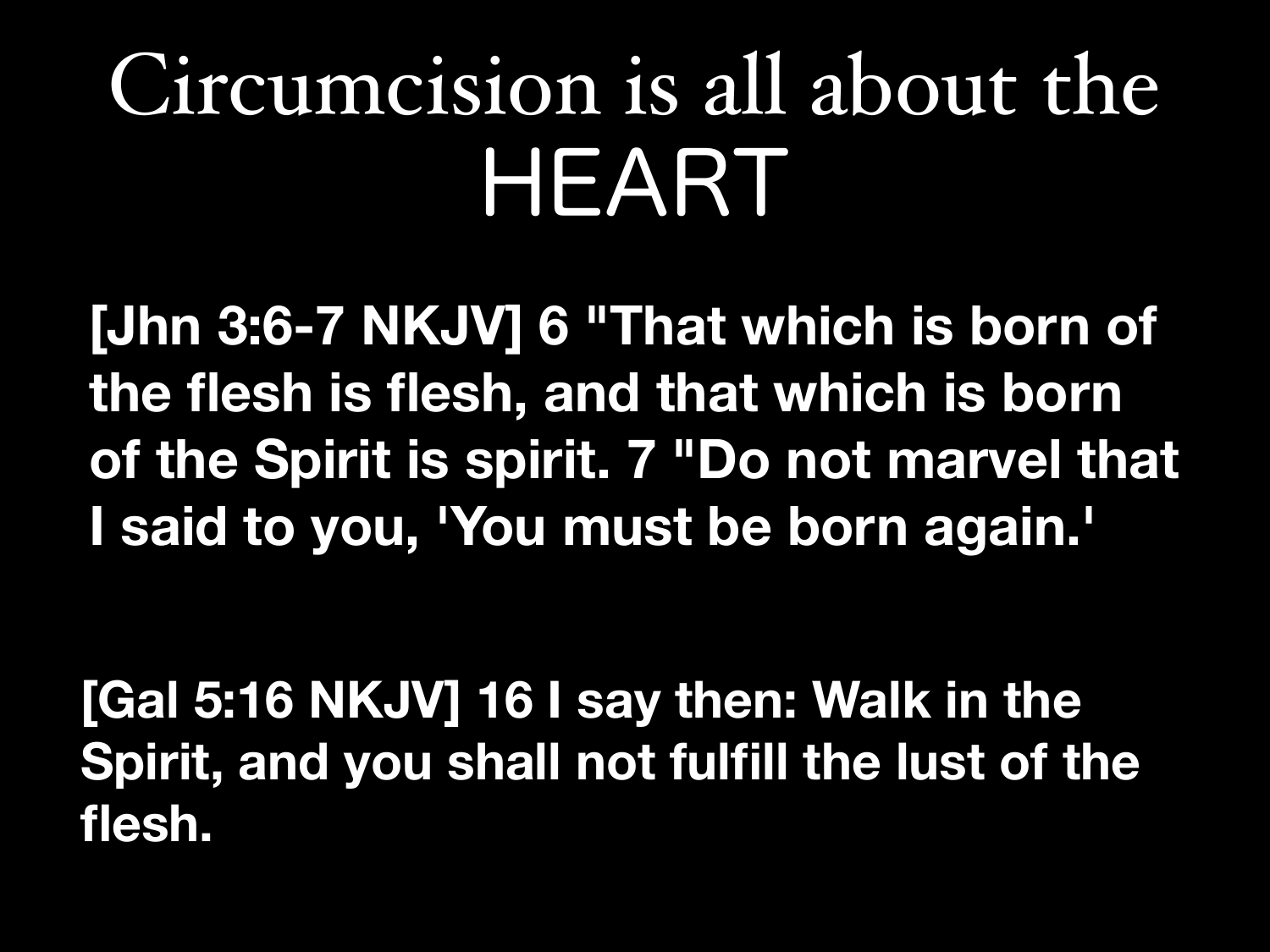### Joshua 5:8

**So it was, when they had finished circumcising all the people, that they stayed in their places in the camp till they were healed.**